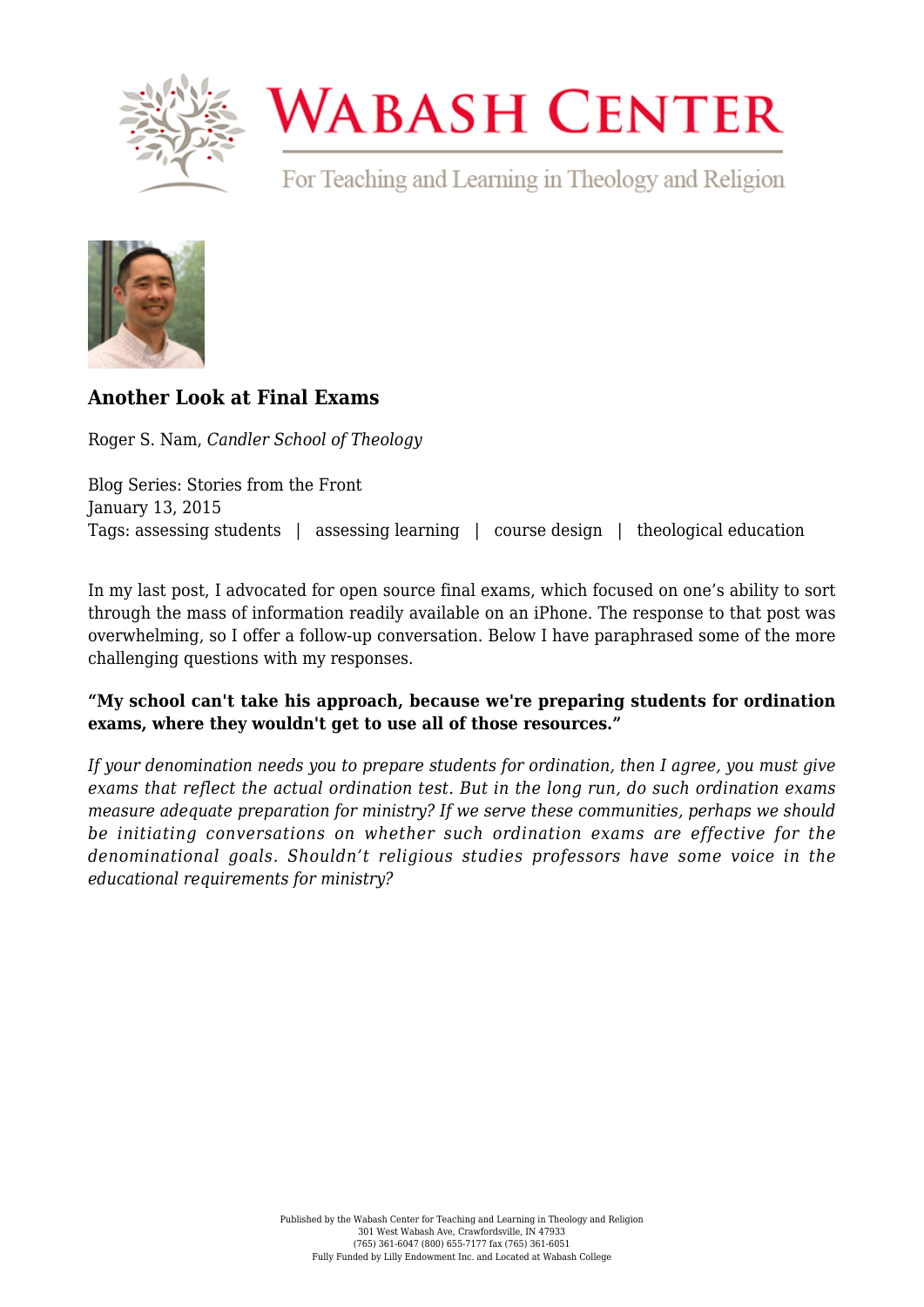

#### *Preparing for a traditional final*

#### *Photo credit to [Kim Unertl](https://www.flickr.com/photos/kimtimnashville/2298452881/in/photolist-4v7aXX-9uwDqX-usqin-uNhS8-7ZMhhw-dxz3rA-9Q7VLR-7mUv9v-dzYzA6-txwgd-4RNfRY-25SjT-9uwDsT-25SjS-9uLuy8-25SjR-4C82Xk-4RJ4tx-A58Cb-893oTK-j1MSk8-4RJ6xT-bWgJiD-nBWSoF-nC1EEd-nE1UHH-nAc7FY-nE1UZK-nCerB5-nkKgHn-nkK8Uj-nE1V5K-nkK3nL-nBWRMF-nkKgR8-nCes4s-nkK3bd-nE1UzB-nCeJqM-nCert9-nCerEb-nkK2Ub-nCeJfB-nCerQb-nkK8ZE-chHH61-i7ci6J-chHBhE-chHH4L-9DDJuq))*

**"According to Bloom's Taxonomy (revised), students need to learn at levels 1, 2, and 3 (memorization, explanation, comparison/transfer) before they can do levels 4, 5, and 6 (analysis, evaluation, synthesis). Quizzes and short writing assignments can help students build a foundation for the kind of synthetic exams he's talking about."**

*I can't believe that we got through four months of this blog without a reference to Bloom's Taxonomy. I think that a balanced approach of traditional assessment methods along with open source cumulative exams can be a great strategy. Now, if someone will just drop a Parker Palmer quote, our education blog soul will be complete.*

#### **"What about certain classes where memorization is necessary, like biblical Hebrew?"**

*I think language education as it relates to theological education needs some major revision with the emergence of helpful tools like Accordance. All Hebrew students should memorize certain paradigms, but consider that memorization in biblical languages is a means to an end. Students memorize in order to translate/read better. A final exam should not test*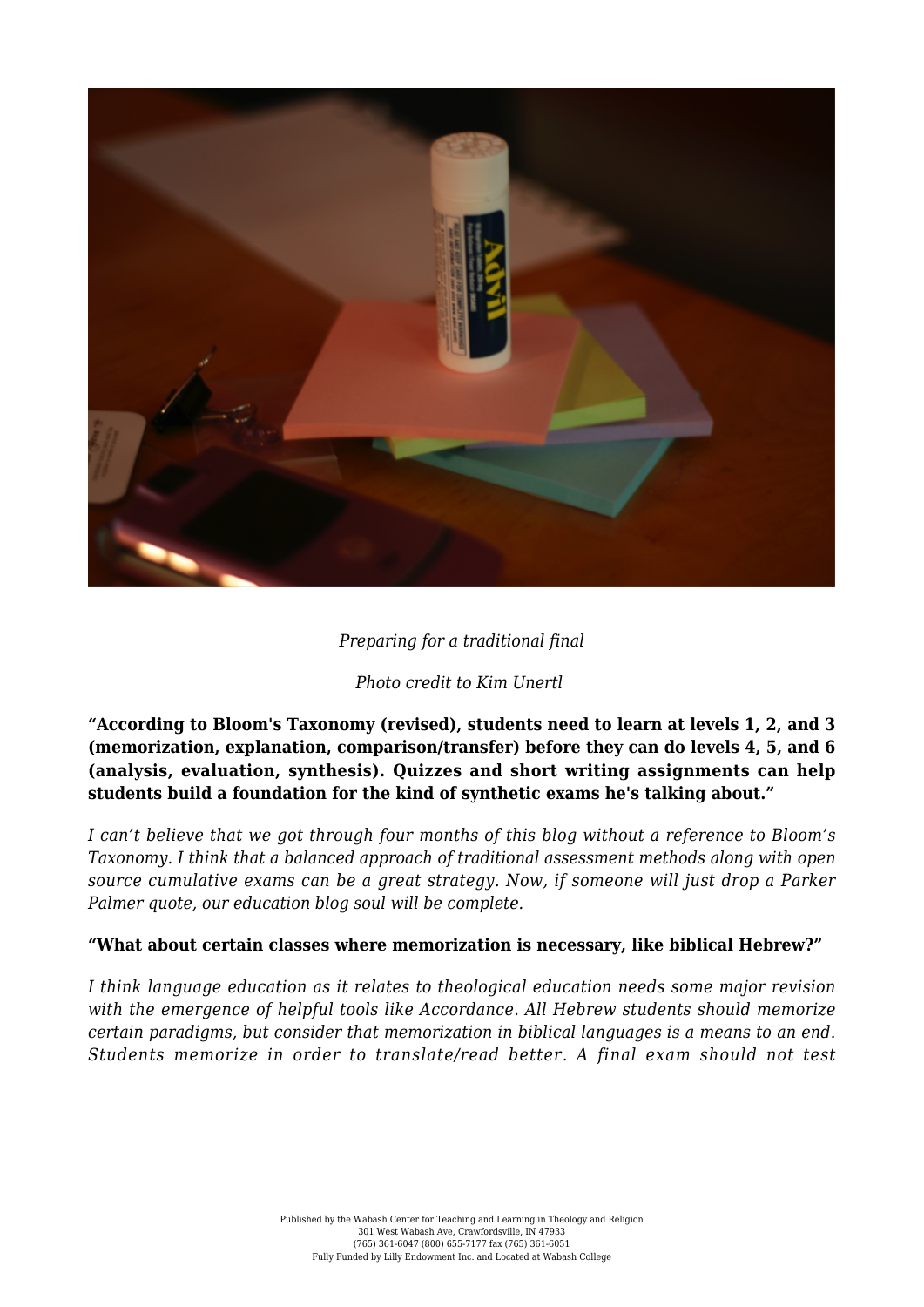*memorization, but the ability to do something with what they have memorized. What if you just gave the students a passage to translate and exegete, and allowed for a lexicon and grammar. (If you suspect that cheating is an issue, then warn the students that you'll be changing a few words from the biblical texts!) What if you designed questions that require students to use their Bible Software in a way that demonstrates proficiency in language?*

Ezra 1:1 Ezra 1:1 מפי את ו ייעב וגם־ב www.masc.sing.co **Ezra 1:2** פרס an La Hitat  $777$  melek 2,530x [c] (root of: 4866, 4890, 489  $811$ 

*A Game Changer for Biblical Language Finals*

#### **"There is still something to be said for the over-learning that is required to produce immediate responses."**

*Absolutely. For example, a pastor should have a minimal biblical and theological literacy at least. But we need to consider carefully whether the learning objectives of a particular course necessitate a traditional final exam, something more along the lines of my suggestion, or perhaps a combination of both.*

#### **"For some reason, I just don't feel comfortable about doing this type of exam."**

*I get it. I think it's wise to have a sense of your institutional culture and whether or not you may experience negative pushback as well as unwanted repercussions. I am fortunate to have an environment that encourages and rewards this type of innovation. But here as a visiting professor in Korea, I would NEVER give an open book, open source exam. It would be*